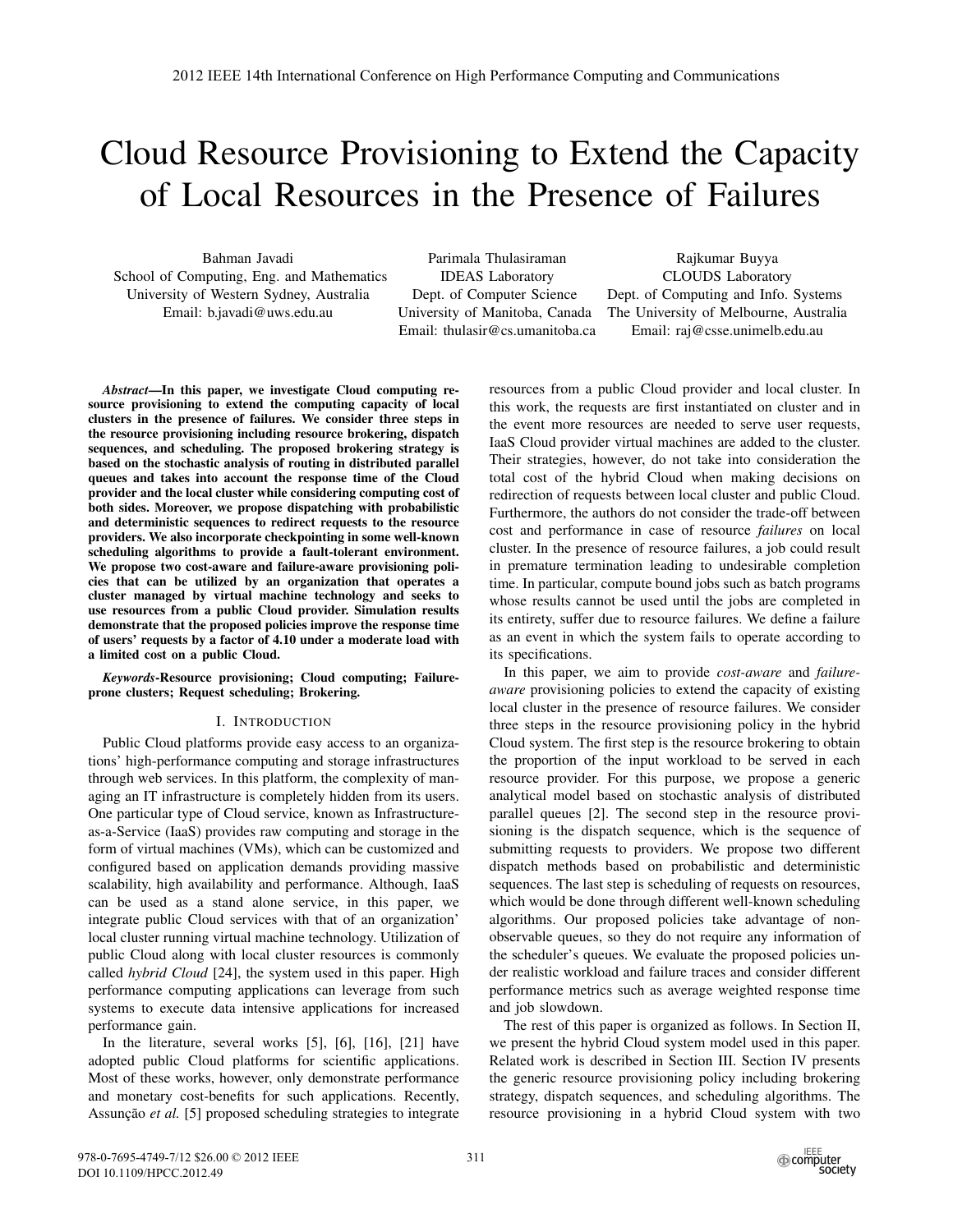resource providers is described in Section V. The performance evaluation of the proposed policies is discussed in Section VI. Conclusions and future work are presented in Section VII.

# II. SYSTEM MODEL

In this section, we briefly present the hybrid Cloud system model (Figure 1) used in this paper. This is based on the InterGrid middleware designed and implemented in Cloudbus research group<sup>1</sup> [7].

There are two different types of resource providers as seen in Figure 1: the local cluster running virtual machines (within organization's Site) and public IaaS Cloud provider. A user launches an application on the local cluster and submits a request to the InterGrid gateway (IGG). Each user's request has the following characteristics: type of required virtual machine; number of virtual machines; estimated duration of the request; deadline of the request. When such a request arrives at the IGG, it determines which resource provider to use. An IGG consists of a scheduler that interacts with Virtual Infrastructure Engine (VIE) or another IGG to schedule resources on local cluster or IaaS Cloud provider. The VIE manages the resources of the local cluster. The VIE and can start, pause, resume, and stop VMs on the physical resources. IGGs have peering arrangements that allows them to communicate and determine when and how the resources are used between IGGs. In such circumstances, an IGG can interact with another IGG to provision resources from a public Cloud to fulfill the users' requirements.

In this paper, we consider a broad rang of high-performance applications including many different jobs requiring large number of resources over short periods of time. Each job (i.e., a request) could include several tasks and they might be sensitive to communication networks in terms of delay and bandwidth. Therefore, a request is assumed to be contiguous and must be served with resources from a single resource provider. Also, we assume requests are not deadline constrained.

# III. RELATED WORK

This section describes the related work pertaining to the utilization of Cloud computing resources and augmenting them with local infrastructure to increase resource availability to solve scientific computing applications.

In [21], the authors evaluate the feasibility of Amazon data storage service, S3, for scientific data-intensive applications. They provide recommendations that would better suit these applications. In particular, the authors mention that the monetary costs for accessing S3 associates infinite durability, high availability and fast access is high. By contrast, data-intensive applications often do not always need all of these features at once.

In [6], the authors determine the cost performance tradeoff of running an astronomy application with various work flow models on Amazon's S3 or Amazon's EC2. On a Cloud,



Fig. 1. The system architecture.

the cost of purchasing the resources may vary depending on computation, storage and communication overheads inherent in the application. This also impacts the performance of the application. The authors claim their application's computational cost outweighed the storage cost making the use of Cloud environment profitable without degrading the performance of their application.

Kondo *et al.* [16], provide a cost-benefit analysis between desktop grids and Amazon's elastic model. They try to answer several questions pertaining to these two platforms. One of the issues they address is the cost benefit of combining desktop grids with Cloud platform to solve large scale compute intensive applications. They conclude that hosting a desktop grid on a Cloud would be cheaper than running on stand alone desktop grids if bandwidth and storage requirements are less than 100Mbits and 10TB.

In [18], the authors proposed a model that elastically extends the physical site cluster with Cloud resources to adapt to the dynamic demands of the application. The central component of this model is an elastic site manager that handles resource provisioning. The authors provide extensive implementation and evaluation of their model.

Recently, Moschakis and Karatza [19] have evaluated the performance of applying Gang scheduling algorithms on Cloud. The authors address tasks that require frequent communication for which Gang scheduling algorithms are suitable. Their study is restricted to a single public Cloud which consists of a cluster of VMs on which parallel jobs are dispatched.

In the literature on resource provisioning in Cloud computing, most of the work has been on the implementation of cost performance benefit models rather than cost-aware performance models. In our queuing model, we take into account the total cost of dispatching and redirecting requests on both local cluster and public Clouds. In previous works, the cost of local resources is ignored and the model is simplified. Moreover, we consider the workload as the users' requests, which can be data or computing intensive applications.

Additionally, we incorporate resource failures into the

<sup>1</sup>http://www.Cloudbus.org/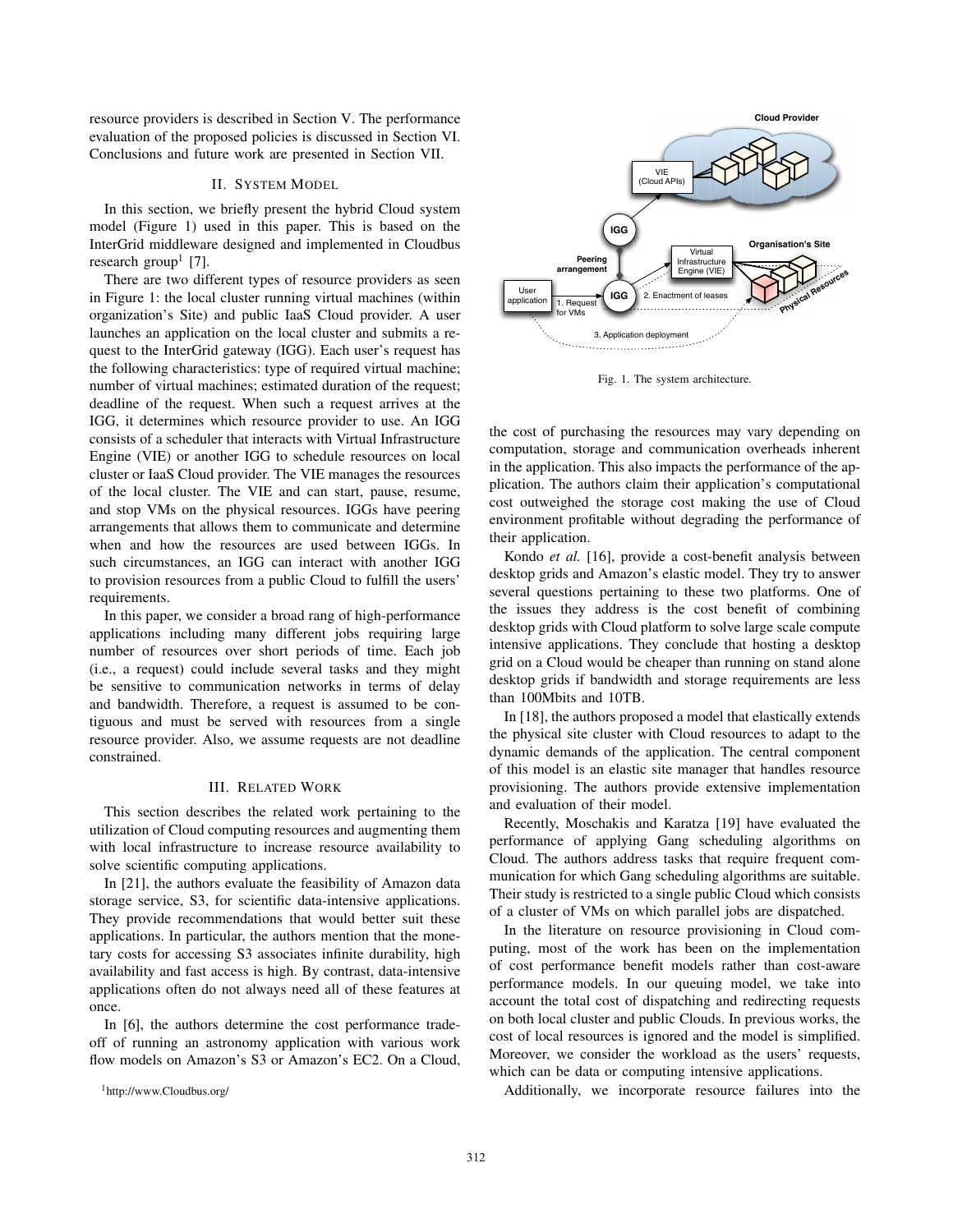model, an important issue in any distributed system, thereby making our model a cost/failure-aware model. Moreover, our provisioning policies are based on non-observable queues that do not require any information about the input queue of either local cluster or public Clouds. Therefore, in contrast to the work by Assunção *et al.* [5], our proposed policies are independent of the scheduling algorithms.

# IV. THE PROPOSED GENERIC RESOURCE PROVISIONING

As mentioned earlier, the resource provisioning policy in the system under study has three steps: resource brokering, dispatching, and scheduling of requests. In this section, we assume  $n$  providers and propose a generic solution for the three resource provisioning steps.

# *A. Adaptive Brokering Strategy*

We formulate the problem of resource brokering similar to that of routing in the distributed parallel queues [2], [10]. That is, we consider each resource provider as one server with a given service rate; a scheduler that serves as an input queue; and a broker that redirects the incoming requests to one of the providers as shown in Figure 2.

In the following subsection, the proposed brokering strategy finds the routing probabilities. We assume that the broker located in front of  $n$  heterogeneous multi-server parallel queues routes the given requests to providers according to the routing probabilities  $P_i$ .

Requests arrive to the broker with a given distribution  $I$ , mean  $E[I] = \lambda^{-1}$  and variance  $V[I] = \sigma_I^2$ . We assume the broker holds no queues (we will elaborate on this assumption in Section IV-B). Therefore, requests are handled immediately by the broker upon arrival. Each resource provider is modeled as a single queue with  $M_i$  nodes and a local scheduler. Furthermore, we assume service time of queue  $i$  follows a given distribution  $S_i$  with mean  $E[S_i] = \mu_i^{-1}$  and coefficient of variance  $C_{S_i} = \sigma_{S_i} \cdot \mu_i$ .

Another aspect of the problem that must be taken into account is the *computing cost*. While commercial Cloud is made available in a pay-as-you-go manner, the computing cost of local infrastructure usually is not easy to estimate, as it depends on many issues such as life time, system utilization, system technology, etc. However, ignoring the cost of a local infrastructure and assuming the resources are free with respect to the Cloud resources is unrealistic. There are some obvious source of costs that can be considered, such as high start-up costs for purchasing hardware or power and cooling costs. Therefore, in this model, we associate a price,  $K_i$ , to be paid to each of provider  $i$  based on resource usage per time unit. This parameter can be considered as the holding cost, or weight per request per time unit at queue i.  $K_i$  can be defined as a constant value or a function of system parameters. For example, in Amazon's EC2, on-demand instances have fixed price while Spot instances have variable price which is a function of VM demand [1].

Considering the associated cost as well as response time of the given requests for each resource provider, the objective



Fig. 2. Model of resource brokering for  $n$  providers.

function for the broker could be expressed as follows:

$$
min \sum_{i=1}^{n} (K_i \cdot E[T_i])
$$
\n(1)

where  $E[T_i]$  is the expected response time of requests served at queue  $i$  and is described in the following.

Based on Figure 2, queue  $i$  has the mean inter-arrival time  $E[I_i] = \lambda_i^{-1} = (P_i \lambda)^{-1}$ , so we can find its variance by Wald's equation [23] as follows:

$$
V[I_i] = \frac{\sigma_I^2 P_i + \lambda^{-2} (1 - P_i)}{P_i^2}
$$
 (2)

As mentioned before, queue  $i$  has the mean service time and the coefficient of variance  $\mu_i^{-1}$  and  $\sigma_{S_i} \cdot \mu_i$ , respectively. As the incoming requests have several VMs that potentially can be as large as  $M_i$  nodes, we model each provider with a single server queue. By considering general distribution for the interarrival time as well as the service time, each queue can be modeled as a GI/GI/1 FCFS queue. Therefore, we are able to approximate the expected response time of queue  $i$  by the following equation<sup>2</sup> [10]:

$$
E[T_i] = \frac{1}{\mu_i} + \frac{C_{I_i}^2 - C_{S_i}^2}{2(\mu_i - \lambda_i)}
$$
(3)

where  $C_{I_i}^2$  is the squared coefficient of variance for the inter-arrival time at queue  $i$ , and can be calculated using Equation (2) as follows:

$$
C_{I_i}^2 = \frac{V[I_i]}{E[I_i]^2} = 1 + P_i(\lambda^2 \sigma_I^2 - 1)
$$
 (4)

Next, we apply Lagrange multipliers method to optimize Equation (1) using  $E[T_i]$  from Equation (3) and assuming  $\sum_{i=1}^{n} E_{i} = 1$ . The solution of this optimization gives the  $\sum_{i=1}^{n} P_i = 1$ . The solution of this optimization gives the routing probabilities  $P_i$  as follows:

$$
P_i = \frac{\mu_i}{\lambda} - \frac{\sum_{i=1}^n \mu_i - \lambda}{\lambda} \cdot \frac{\sqrt{K_i \eta_i}}{\sum_{i=1}^n \sqrt{K_i \eta_i}}
$$
(5)

<sup>&</sup>lt;sup>2</sup>There are several approximations for this queue in the literature, but we choose one which is a good estimate for heavily loaded systems.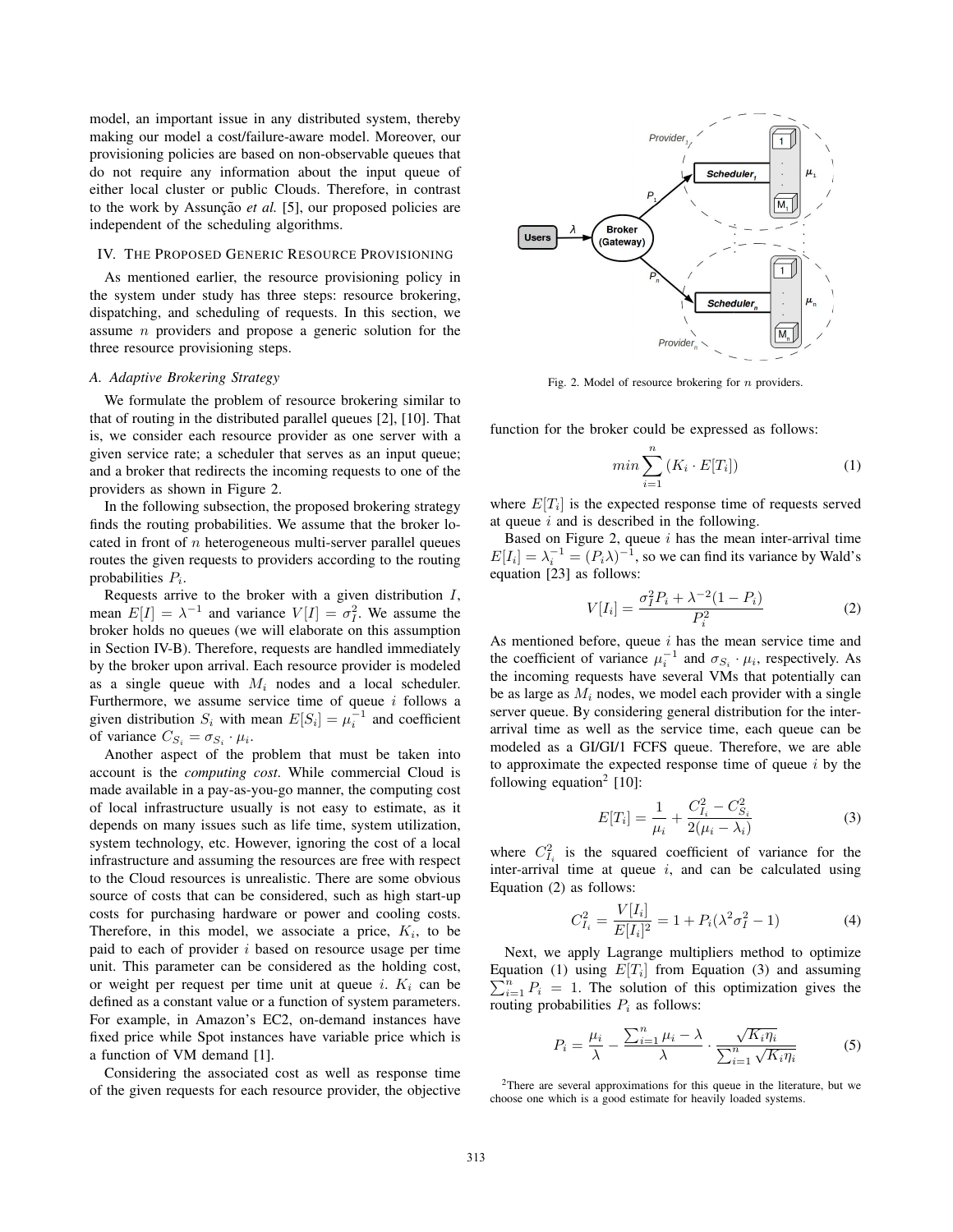where  $\eta_i$  can be calculated by the following equation:

$$
\eta_i = \lambda(\lambda^2 \sigma_I^2 + \lambda^2 + C_{S_i}^2 - \lambda \mu_i) \tag{6}
$$

Equation (5) reflects the effect of the system parameters as well as computing costs on the routing probabilities leading to a *cost-aware* brokering strategy. Moreover, the proposed brokering strategy is based on non-observable queues which means it does not need any information about the scheduler's queues. This simplifies implementation of the IGG in the hybrid Cloud system.

# *B. Dispatch Sequences*

The proposed adaptive brokering strategy in the previous subsection determines only the routing probabilities (i.e.  $P_i$ ). However, it does not explain any sequence for dispatching the incoming requests to the resource providers. Here, we consider two dispatch sequences including probabilistic and deterministic methods to complete the second step of resource provisioning.

Given the routing probabilities, one way to dispatch the requests is using a *Bernoulli* distribution to randomly submit the requests. In this case, the gateway only uses routing probabilities without any special sequencing of requests sent to providers. In this sense, this method is memoryless as it does not take into account which requests have been sent to which queues. We call this method Adaptive with Random Sequence (ARS) policy.

In contrast, we also propose another method with deterministic sequence, which considers the past sequence of dispatching with a very limited time overhead. This method, we call as Adaptive with Deterministic Sequence (ADS) policy. To generate the deterministic sequence, we used the *Billiard* scheme [11], determined as follows.

Suppose a billiard ball bounces in an  $n$ -dimensional cube where each side and opposite side are assigned by an integer value in the range of  $\{1, 2, ..., n\}$ . Then, a deterministic billiard sequence is generated by a series of integer values which shows the sides hit by the ball when shot. In [11], the authors proposed a method to generate the billiard sequence as follows:

$$
i_b = \min_{\forall i} \left\{ \frac{X_i + Y_i}{P_i} \right\} \tag{7}
$$

where  $i_b$  is the *target* queue, and  $X$  and  $Y$  are vectors of integers with size  $n$ .  $X_i$  reflects the fastest queue, and is set to one for the fastest queue and zero for all other queues [2].  $Y_i$  keeps track of the number of requests that have been sent to queue  $i$  and is initialized to zero. After finding the target queue, it is updated as  $Y_{i_b} = Y_{i_b} + 1$ .  $P_i$  is the fraction of requests that are sent to queue  $i$  and is the same as the routing probabilities obtained from Equation (5).

Based on the proposed methods for dispatching, the assumption about the broker without a queue would be justifiable as the broker has only a few computation operations to make decision about target providers for incoming requests.

# *C. Scheduling Algorithms*

The last step in the resource provisioning is scheduling of request on the available VMs in the resource providers. For this purpose, we utilize three well-known scheduling algorithms *conservative*, *aggressive*, and *selective* backfilling [25]. With conservative backfilling, each request is scheduled when it is submitted to the system, and requests are allowed to leap forward in the queue if they do not delay other queued requests. In aggressive backfilling (EASY), only the request at the head of the queue, called *the pivot*, is granted a reservation. Other requests are allowed to move ahead in the queue as long as they do not delay the pivot. Selective backfilling grants reservation to a request when its expected slowdown exceeds a threshold. This implies, the request has waited long enough in the queue.

We assume that each VM runs on one available node. As a given request needs *all* VMs to be available for the whole required duration, any failure event in any virtual machine would stop execution of the whole request. The request can be started again, if and only if all VMs become available again. If there is a resource failure during execution we apply *checkpointing* [3] technique to resume execution of the request from where it was interrupted. We incorporate checkpointing in our scheduling algorithms and provide a fault-tolerant environment for serving requests in the local cluster.

# V. CASE STUDY: HYBRID CLOUD WITH TWO PROVIDERS

In this section, we adopt the results of Section IV for our specific case where we have two providers (i.e.  $n = 2$ ). We use index  $i = s$  for the local cluster and  $i = c$  for the Cloud hereafter. Moreover, we assume that there is computing speed homogeneity within each provider. As mentioned earlier, the proposed policies are part of the IGG (see Section II).

To apply the proposed analytical model for brokering strategy, we first need to specify the arrival distribution I. The arrival distribution I depends on the system workload and could be given as a general distribution with light-tails [10]. As can be seen from Equation (3), the mean service time,  $\mu_i$ , and coefficient of variance,  $C_{S_i}$  are two unknown parameters. Therefore, in the following, we determine  $\mu_s$  and  $C_{S_s}$  for the local cluster and  $\mu_c$  and  $C_{S_c}$  for Cloud to obtain the corresponding routing probabilities by Equation (5).

### *A. Runtime Model for Local Cluster*

The distribution of service time in each provider depends on the characteristics of the infrastructure as well as the input workload. Moreover, in our analysis in Section IV, *relative* response times are more important than absolute response times. The reason is that scaling up or down of the service times in Equation (1) does not change the routing probabilities.

Since we assume the local cluster is failure-prone, we must consider the availability and unavailability intervals of each resource to find out the service time distribution. We term the continuous period of a service outage due to a failure as an *unavailability interval*. A continuous period of availability is called an *availability interval*. For this purpose, we use the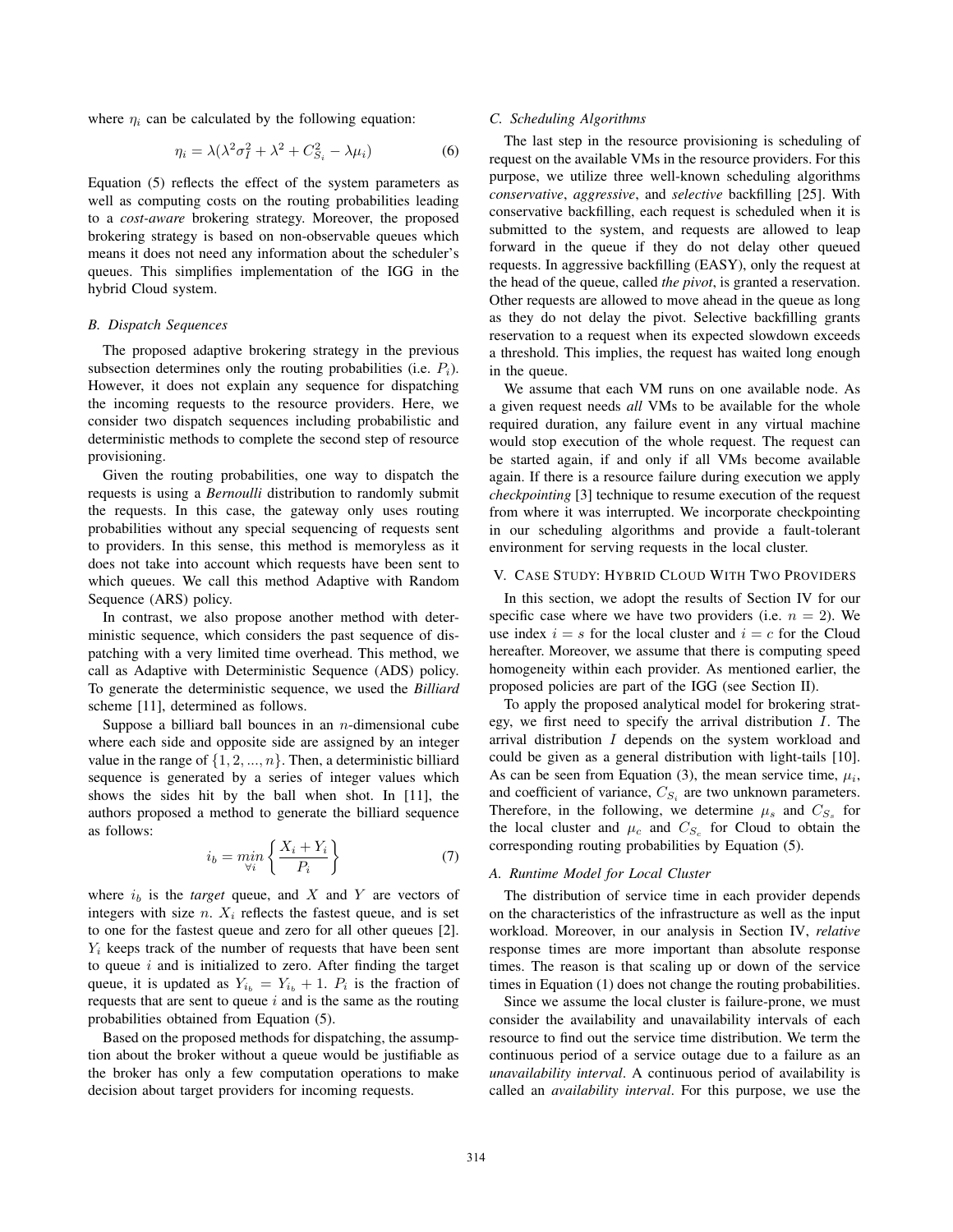proposed model by Kleinrock *et al.* [14] to find the mean and coefficient of variance of completion time for  $W$  time units of work over  $M$  transient processors, as follows:

$$
\overline{f} = \frac{W}{\overline{b}} = \frac{W}{M} \frac{(t_a + t_u)}{t_a}
$$
 (8)

$$
\frac{\sigma_f}{\bar{f}} = \frac{\sqrt{\sigma_b^2}}{\sqrt{\bar{b}W}}\tag{9}
$$

where

$$
\bar{b} = \frac{t_a}{(t_a + t_u)}M\tag{10}
$$

$$
\sigma_b^2 = \frac{\sigma_a^2 t_u^2 + \sigma_u^2 t_a^2}{(t_a + t_u)^3} M \tag{11}
$$

Moreover,  $t_a$ ,  $t_u$ ,  $\sigma_a^2$  and  $\sigma_u^2$  are the mean and the variance of availability and unavailability interval lengths, respectively.

As the input workload includes parallel requests (i.e. request with several VMs), we consider the mean request size  $(\overline{W})$  as the given work to the system. We define the mean request size by multiplying the mean number of VMs  $(\overline{V})$  by the mean request duration  $(\overline{D})$ . Hence,  $\overline{W} = \overline{V} \cdot \overline{D}$ . These two parameters are dependent on workload model (see Section VI-A).

By considering  $\overline{W}$  time units of work over  $M_s$  failureprone nodes, we define the service rate of the cluster queue as the reciprocal value of the mean completion time for a given workload as follows:

$$
\mu_s = \left(\frac{\overline{W}}{M_s \cdot \tau_s} \frac{t_a + t_u}{t_a} + L_s\right)^{-1} \tag{12}
$$

where  $\tau_s$  is the computing speed of the nodes in the local cluster in terms of instruction per second, and  $L<sub>s</sub>$  is the time to transfer the application (e.g. configuration file or input file $(s)$ ) to the cluster through the communication network. Another required parameter is the coefficient of variance of the cluster' service time (i.e.  $C_{S_s}$ ) which is nothing but Equation (9). This makes our brokering strategy *failure-aware* and consequently adaptive to the system's failure pattern [13].

#### *B. Runtime Model for Public Cloud*

Although resource failures are inevitable, but public Cloud providers employ efficient and expensive mechanisms to manage resource failures. These mechanisms are mainly based on redundancy. Hence, public Cloud providers are usually able to provide *highly reliable* services to their customers [1]. Therefore, we can use Normal distribution for the request completion time in the Cloud. This can be justified by the central limit theorem which assures that when summing many independent random variables (here requests completion time), the resulting distribution tends toward a Normal distribution. So, the service rate of the Cloud queue can be found as the reciprocal values of the mean request completion time for a given workload on  $M_c$  reliable nodes as follows:

$$
\mu_c = \left(\frac{\overline{W}}{M_c \cdot \tau_c} + L_c\right)^{-1} \tag{13}
$$

where  $\tau_c$  and  $L_c$  are the computing speed and the time to transfer the application to public Cloud provider, respectively. It should be noted that the time to transfer output data to the local cluster is not considered as it can be overlapped with other computations. The coefficient of variance of the service time can be assumed as one (i.e.  $C_{S_c} = 1$ ) to model the *performance variability* in public Cloud resources [20]. This can be the minimum value for the coefficient of variance and should be increased on the basis of variance in performance of Cloud resources. Moreover, this is the parameter that should be changed to adapt the proposed performance model for different types of resources in a public Cloud provider (e.g. different instances in Amazon's EC2 [1]).

Apart from the brokering strategy, other two steps of resource provisioning can be directly used from Section IV. For  $n = 2$ ,  $X_c = 1$  and  $X_s = 0$  in the billiard scheme, for our specific case.

## VI. PERFORMANCE EVALUATION

In order to evaluate the performance of the proposed policies, we implemented a discrete event simulator using CloudSim [4]. We used simulation as experiments are reproducible and the cost of conducting experiments on a real public cloud would be prohibitively expensive.

The performance metrics related to response times of requests that are considered in all simulation scenarios are the Average Weighted Response Time (AWRT) [9] and the bounded slowdown [8]. The AWRT for  $N$  given requests is defined by the following equation:

$$
AWRT = \frac{\sum_{j=1}^{N} d_j \cdot v_j \cdot (ct_j - st_j)}{\sum_{j=1}^{N} d_j \cdot v_j} \tag{14}
$$

where  $v_j$  is the number of virtual machines of request j.  $ct_j$  is the time of completion of the request and  $st_i$  is its submission time. The resource consumption  $(d_i \cdot v_i)$  of each request j is used as the weight. The AWRT measures the average time that users must wait to have their requests completed. The bounded slowdown metric, is defined as follows:

$$
Slowdown = \frac{1}{N} \sum_{j=1}^{N} \frac{w_j + max(d_j, bound)}{max(d_j, bound)}
$$
(15)

where  $w_j$  is the waiting time of request j. Also, bound is set to 10 seconds to eliminate the effect of very short requests [8].

We evaluate the proposed policies against another basic policy, the No-Redirection policy. This is the simplest brokering policy with the routing probability of the local cluster set to one  $(P_s = 1)$  and set to zero for Cloud  $(P_c = 0)$ . In this policy, all requests run only on the failure-prone local cluster.

#### *A. Workload Model*

The workload model for evaluation scenarios is obtained from the Grid Workload Archive [12]. We used the *parallel job* model of the DAS-2 system which is a multi-cluster Grid [17]. Based on the workload characterization, the inter-arrival time, request size, and request duration follow Weibull, two-stage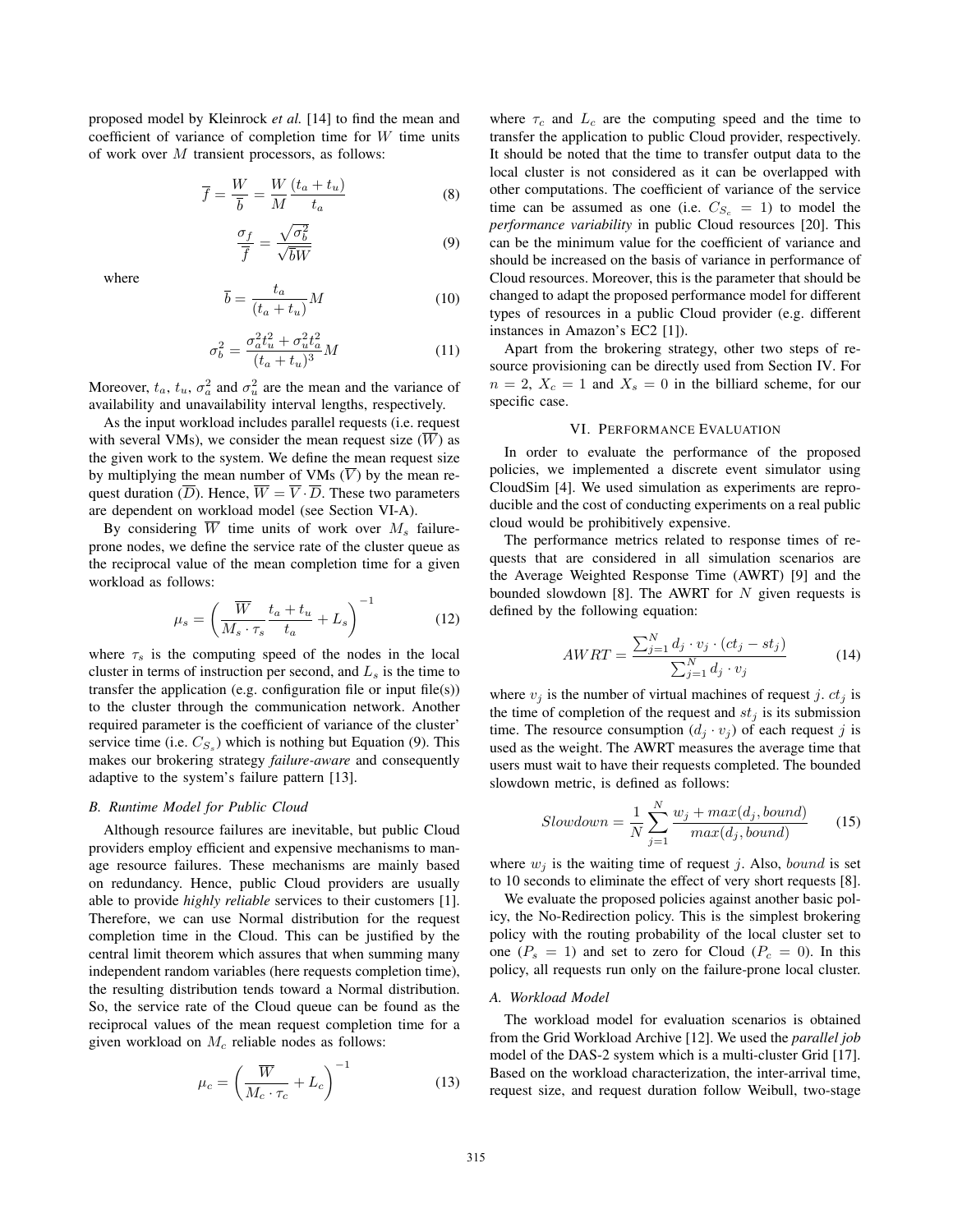TABLE I INPUT PARAMETERS FOR THE WORKLOAD MODEL.

| <b>Parameters</b>  | <b>Distribution/Value</b>                            |
|--------------------|------------------------------------------------------|
| Inter-arrival time | Weibull ( $\alpha = 23.375, 0.2 \le \beta \le 0.3$ ) |
| No. of VMs         | Loguniform $(l = 0.8, m = 3.5, h = 6, q = 0.9)$      |
| Request duration   | Lognormal $(2.5 \leq \theta \leq 3.5, \sigma = 1.7)$ |
| $P_{one}$          | 0.02                                                 |
| $P_{pow2}$         | 0.78                                                 |

Loguniform and Lognormal distributions, respectively. These distributions with their parameters are listed in Table I. It should be noted that the number of VMs in the request can be scaled to the system size (e.g.  $M$  nodes) by setting  $h = log_2 M$ .

To find the mean number of VMs per request, we need the probability of different number of VMs in the incoming requests. Assume that  $P_{one}$  and  $P_{pow2}$  are probabilities of request with one VM and power of two VMs in the workload, respectively. Therefore, the mean number of VMs required by requests is given as follows:

$$
\overline{V} = P_{one} + 2^{\lceil r \rceil} (P_{pow2}) + 2^r (1 - (P_{one} + P_{pow2})) \quad (16)
$$

where  $r$  is the mean value of the two-stage uniform distribution with parameters  $(l, m, h, q)$  as listed in Table I and can be found as follows:

$$
r = \frac{ql + m + (1 - q)h}{2}
$$
 (17)

Additionally, the mean request duration is the mean value of the Lognormal distribution with parameters  $(\theta, \sigma)$  which is given by:

$$
\overline{D} = e^{\theta + \frac{\sigma^2}{2}} \tag{18}
$$

#### *B. Experimental Setup*

For each simulation experiment, statistics were gathered for a two-month period of the DAS-2 workloads. The first week of workloads during the *warm-up* phase were ignored to avoid bias before the system reached steady-state. In our experiments, the results of simulations are accurate within a confidence level of 95%.

The number of resources in the local cluster and Cloud is equal to  $M_s = M_c = 64$  with homogeneous computing speed<sup>3</sup> (i.e.  $\tau_s = \tau_c = 1000$  MIPS). Moreover, the cost of resources in the Cloud is considered to be five times more expensive than the local cluster's resources (i.e.  $K_s = 1, K_c = 5$ ). The network transfer time of the cluster is negligible as the local resources are interconnected by a high-speed network,  $L<sub>s</sub> = 0$ . However, to execute the application on the public Cloud we must send the configuration file as well as input file(s). Therefore, we consider the network transfer time as  $L_c = 64$  sec., which is the time to transfer 80 MB data<sup>4</sup> on a 10 Mbps network connection.

TABLE II INPUT PARAMETERS FOR THE FAILURE MODEL.

| <b>Parameters</b> | <b>Description</b>           | Value (hours) |  |  |  |
|-------------------|------------------------------|---------------|--|--|--|
| $t_a$             | Mean availability length     | 22.25         |  |  |  |
| $\sigma_a$        | Std of availability length   | 41.09         |  |  |  |
| $t_u$             | Mean unavailability length   | 10.22         |  |  |  |
| $\sigma_{\rm u}$  | Std of unavailability length | 40.75         |  |  |  |

The failure trace for the experiments is obtained from the Failure Trace Archive [15]. We used the failure trace of a cluster in the Grid'5000 with 64 nodes for duration of 18 months, which includes on average 795 failure events per node. The parameters for the failure model of Grid'5000 are listed in Table II (see [15] for more details). Also, each experiment utilizes a unique starting point in the failure traces to avoid bias results.

In order to generate different synthetic workloads, we modified two parameters of the workload model, one at a time. To change the inter-arrival time, we modified the second parameter of the Weibull distribution (the *shape* parameter β) as shown in Table I. Also, to have requests with different duration, we changed the first parameter of the Lognormal distribution between 2.5 and 3.5 which is mentioned in Table I.

To compute the cost of using resources from a Cloud provider, we use the amounts charged by Amazon to run basic virtual machines and network usage at EC2. For the total of N requests which are submitted to the system, the cost of using EC2 can be calculated as follows:

$$
C_{EC2} = (H_c + N \cdot P_c \cdot H_u) C_p + (N \cdot P_c \cdot B_{in}) C_x \quad (19)
$$

where  $H_c$  is the total Cloud usage per hour. This implies, if a request uses a VM for 40 minutes for example, the cost of one hour is considered.  $N \cdot P_c$  is the fraction of requests which are redirected to the public Cloud. Also,  $H_u$  is the startup time for initialization of operating system on a virtual machine which is set to 80 seconds [20]. We take into account this value as Amazon commences charging users when the VM process starts.  $B_{in}$  is the amount of data which transfer to Amazon EC2 for each request and as it is mentioned before, it is 80 MB per request. The cost of one specific instance on EC2 (us-east) is determined as  $C_p$  and considered as 0.085 USD per virtual machine per hour for a small instance. The cost of data transfer to Amazon EC2 is also considered as  $C_x$  which is 0.1 USD per GB  $<sup>5</sup>$ . It should be noted that we consider a case</sup> where requests' output are very small and can be transfered to the local cluster for free [1].

# *C. Results and discussions*

In this section, NoR, ARS, and ADS refer to the No-Redirection, Adaptive with Random Sequence, and Adaptive with Deterministic Sequence, respectively. Moreover, CB, SB, and EB stand for Conservative, Selective and EASY Backfilling, respectively. The same scheduling algorithms are used for the local cluster and Cloud in all scenarios.

<sup>3</sup>This assumption is made just to focus on performance degradation due to failure.

<sup>4</sup>This is the maximum amount of data for a real scientific workflow application [22].

<sup>5</sup>All prices obtained at time of writing this paper.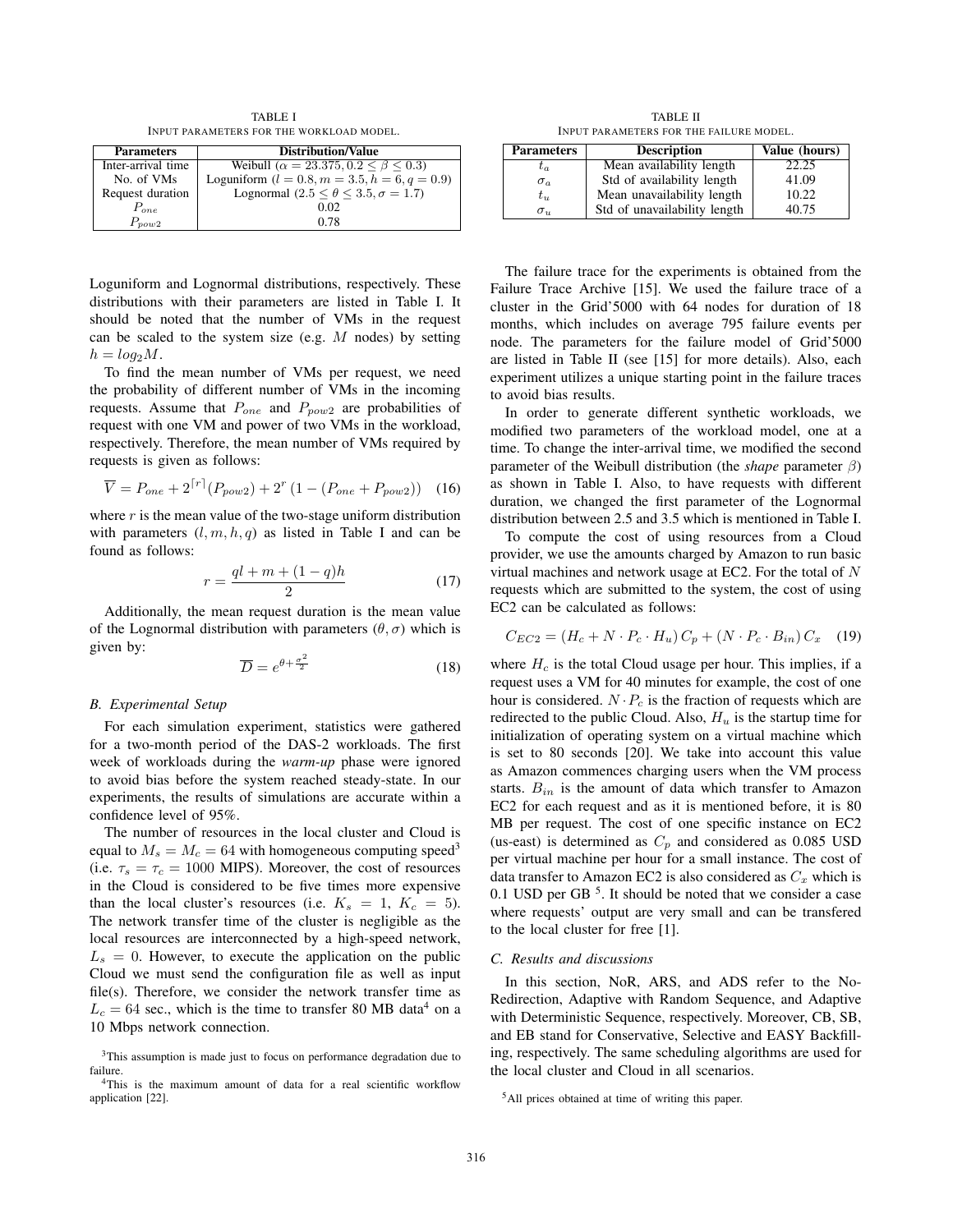

Fig. 3. AWRT versus arrival rate ( $\theta = 3.0$ ).

The simulation results for AWRT versus arrival rate are depicted in Figure 3 for different provisioning policies while average request duration is kept of medium size (i.e.  $\theta = 3.0$ ). For all these cases, we see that increasing the arrival rate dramatically increases the request failure rate for AWRT in NoR policy. On the other hand, the ARS and ADS policies control the failure rate by redirecting the requests to the Cloud which lead to lower AWRT. The maximum improvement factor of using adaptive brokering with respect to NoR is 3.4, 3.7, and 5.1 times in terms of AWRT for conservative, selective and EASY backfilling, respectively. Although, ADS uses deterministic sequence, there is probability of changing this sequence due to request backfilling in the local scheduler. Therefore, the ADS achieves almost the same performance as the ARS for all the scheduling algorithms.

Figure 4 shows AWRT against different request duration in the moderate arrival rate (i.e.  $\beta = 0.25$ ). It reveals that ADS policy is slightly better than ARS for selective scheduling algorithm. To be more precise, the average performance improvement of ADS with respect to the ARS is 5.8% for selective backfilling. In the case of conservative and EASY backfilling there is no considerable improvement. The reason to have some fluctuations in these figures is the effect of backfilling in the scheduler queue due to changing of requests duration.

Figure 5 expresses slowdown of requests versus arrival rate for different provisioning policies with the same configuration as previous experiments. Based on these figures, use of adaptive brokering strategies decreases the request slowdown by 4 times for conservative and selective backfilling and 10.9 times for EASY backfilling with respect to NoR policy. As it is illustrated, by increasing the arrival rate, the gap between NoR and adaptive brokering strategies increases. This is because the routing probabilities are strongly dependent on the arrival rate and adaptively redirect more requests to the Cloud to control the system performance.

In Figure 6, request slowdown is depicted against various request sizes for all three policies. These figures reveal that by increasing the request duration, the slowdown decreases while the ADS marginally surpasses ARS for the selective and EASY backfilling. For the conservative backfilling the performance of ARS is almost better than ADS, specially for short request duration.

It is worth noting that the theoretical work in [2] showed that the Billiard scheme provides optimal response time when all queues are FCFS and service times follow the exponential distribution. However, in our case, queues are not FCFS due to probability of backfilling and service times are not simple short-tailed distributions. We observed that in this situation, the ADS policy with billiard sequence is not able to perform very well with respect to the ARS due to perturbation of sequence in the scheduler of the resource providers.

To analyze how the proposed policies utilize the Cloud resources, we calculated the amount of Cloud usage and its associated cost per month using Equation (19). We observed that the amount of Cloud usage  $(H_c$  in Equation (19)) is the same for all scheduling algorithms. However, as we illustrated before in this subsection, the proposed policies have different performance in terms of AWRT and slowdown. Moreover, this confirms that our proposed policies are independent from the scheduling algorithms. Recall that in the objective function of the broker in Equation (1), both cost and response time can be *relative*, so the monetary cost of Cloud usage is independent from the broker' cost parameters  $(K_i)$ .

Table III lists the cost and the performance improvement of all proposed polices with respect to the case of using only the local failure-prone cluster. In each row the values are presented for different request duration while the input load is moderate (i.e.  $\beta = 0.25$ ). We can observe that with a limited cost (e.g. less than 1200 USD) per month, we can improve the performance of users' requests up to 4.10 in terms of AWRT and up to 9.58 in terms of slowdown. However, by spending more money per month, we are able to obtain up to 5.90 and 17.61 times improvement in terms of AWRT and slowdown, respectively. As it is illustrated in Table III, the EASY backfilling improves dramatically in terms of AWRT and slowdown for medium and large requests. Additionally, in almost all cases, the ADS policy is slightly better than ARS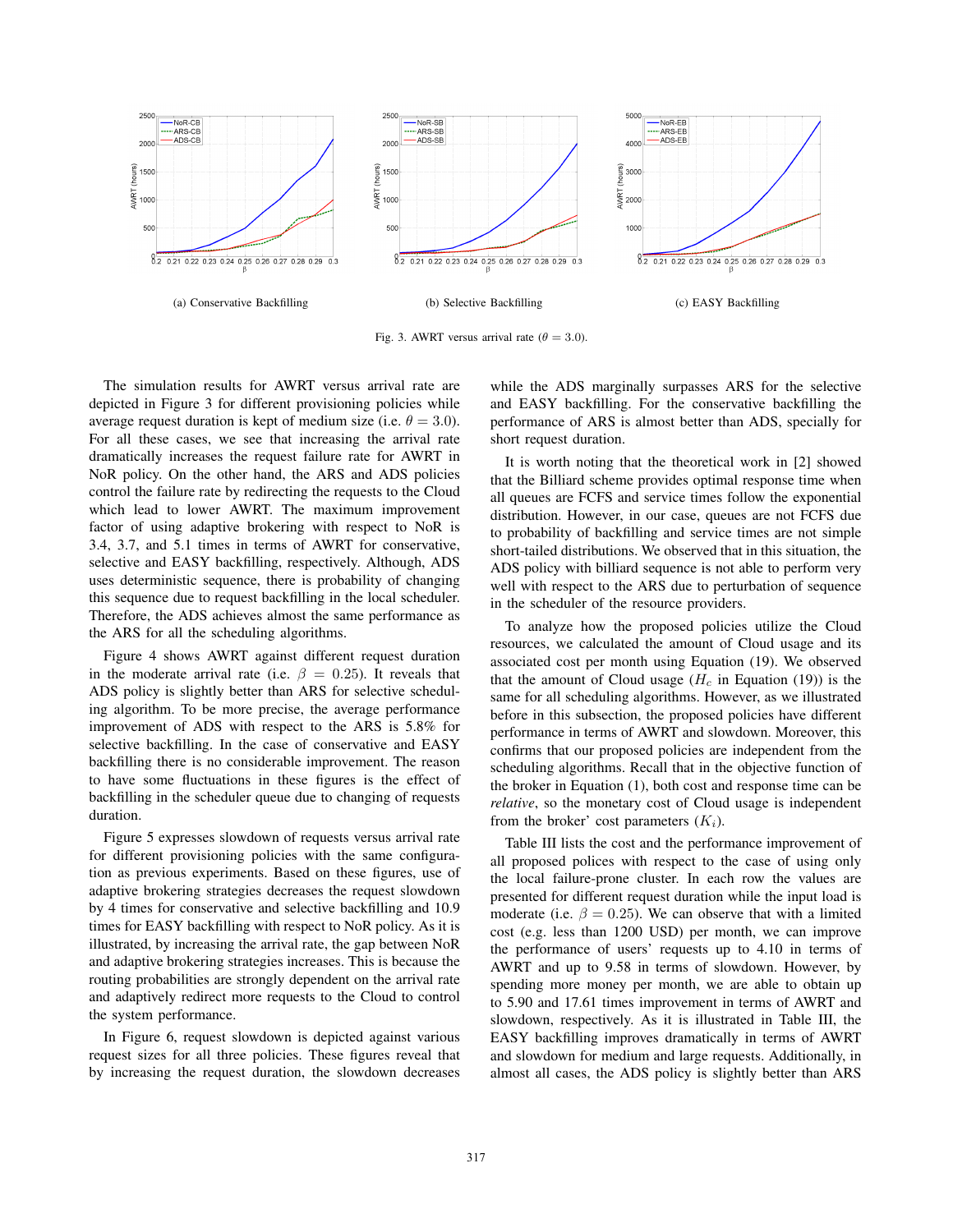



Fig. 5. Slowdown versus arrival rate ( $\theta = 3.0$ ).

policy in terms of the cost at EC2 per month.

It should be noted that, we do not consider the checkpointing overheads in this study, as we want to focus on effect of failures in the resource provisioning. In other words, we show that even without time and space overheads of checkpointing mechanism, resource provisioning from a public Cloud substantially improve the system performance. This improvement would be the lower bound of enhancement while including overheads of checkpointing.

### VII. CONCLUSIONS

We considered the problem of cloud computing resource provisioning to extend the computing capacity of failure-prone local cluster. We presented a generic resource provisioning model based on the stochastic analysis of routing in distributed parallel queues where the the arrival and service processes follow general distributions. The proposed brokering strategy is adaptive to the cost and response time of resource providers. Both proposed policies, ARS and ADS, utilize adaptive brokering strategy while ARD adopts probabilistic sequence and ADS uses deterministic sequence to redirect the requests. The proposed policies take advantage of non-observable queues, so they do not require any information about the scheduler's queues.

Experimental results under realistic workload and failure events reveal that both policies reduces AWRT and slowdown of requests significantly for different scheduling algorithms, where ADS policy shows marginally better cost than ARS. We observed that request backfilling strongly modifies the sequence of requests in the queues, so the ADS policy can not achieve a considerable improvement with respect to ARS policy. Finally, we believe that the proposed performance model can be a practical evaluation tool that can help system administrators to explore the design space and examine various system parameters.

#### **ACKNOWLEDGMENTS**

The authors would like to thank Jonatha Anselmi, Rodrigo N. Calheiros, and Mohsen Amini for useful discussions.

#### **REFERENCES**

- [1] Amazon Inc. Amazon Elastic Compute Cloud (Amazon EC2). http://aws.amazon.com/ec2.
- [2] J. Anselmi and B. Gaujal. Optimal routing in parallel, non-observable queues and the price of anarchy revisited. In *22nd International Teletraffic Congress (ITC)*, Amsterdam, The Netherlands, 2010.
- [3] M.-S. Bouguerra, T. Gautier, D. Trystram, and J.-M. Vincent. A flexible checkpoint/restart model in distributed systems. In *9th International Conference on Parallel Processing and Applied Mathematics*, volume 6067 of *LNCS*, pages 206–215. Springer, 2010.